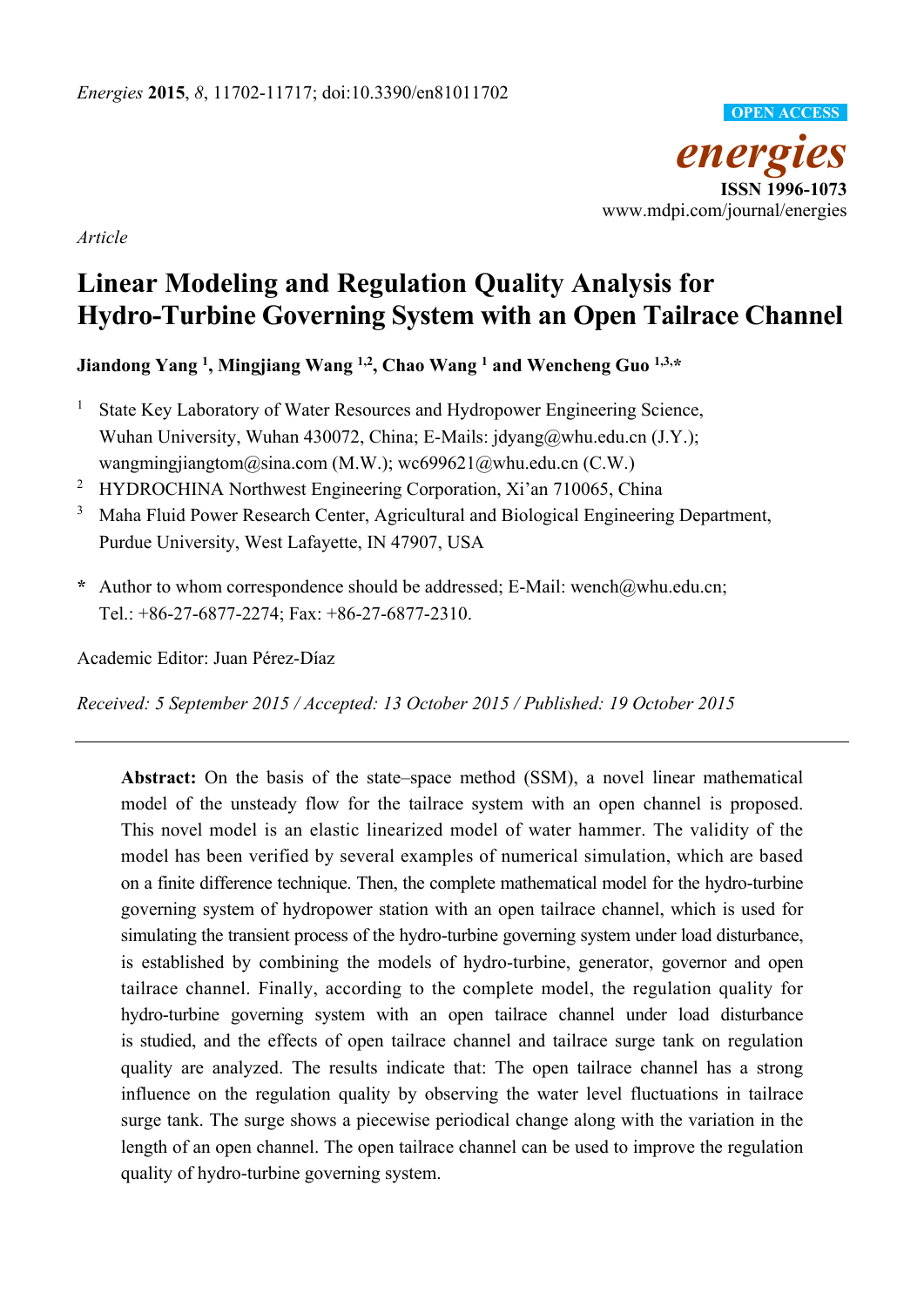**Keywords:** hydropower station; open tailrace channel; hydro-turbine governing system; linear modeling; regulation quality; state–space method (SSM); load disturbance

#### **1. Introduction**

In the case of a hydropower station either along a long tailrace tunnel or at a low downstream water level, an open channel often follows the tailrace tunnel [1,2]. The adoption of open tailrace channel can make the layout of pipelines easier on the one hand, and can reduce the project investment on the other [3,4]. However, the superposition of the gravity wave in an open channel, the mass wave (*i.e.*, the mass/volume of the fluid in the pipe and surge tank) due to water level fluctuation in the surge tank, and the water hammer wave in the pressurized tailrace tunnel will impact the stability and regulation quality of the hydro-turbine governing system under the condition of load disturbance, and make the operation and regulation of the hydropower station extremely complicated.

For the regulation quality for hydro-turbine governing system of hydropower station without open tailrace channel, many researchers have carried out correlational studies. For instance, Guo *et al.* [5–9] discussed the effects of a surge tank and penstock on regulation quality. Fu *et al.* [10] studied the dynamic performance of regulation system with a tailrace surge chamber. Wang and Yang [11] studied the hydraulic control simulation and parameters optimization for water diversion systems. In addition, some novel regulation methods, such as chaos [12], computational fluid dynamics and visualization [13] and multivariable generalized predictive theory [14], have been proposed. But for hydropower stations with open tailrace channel, few current achievements on regulation quality for hydro-turbine governing system can be found.

To evaluate the dynamic performance of the regulation of hydro-turbine governing system in a hydropower station under load disturbance, the whole water and power generation system contain several mathematical sub-models, *i.e.*, the pipeline, the generator, the turbine, and the governor system [15–17]. These mathematical models can be combined in the form of a transfer function to develop an integral governing system along with block diagram for transient numerical simulation and/or for system stability analysis. The water system can always be simulated in the form of a linearized/nonlinear model and is based on either rigid or elastic water hammer phenomenon, but it is only applicable to a pressurized conduit system [18–21]. In the case of a partial differential equation for the hydraulic transient in an open channel, it is hard to draw a simple expression of pressure at the cross-section of discharge, in a similar fashion to that of a pressurized conduit system, as the discharge is associated with both the water depth and the flow velocity. Hence, it is difficult to carry out the study on the regulation quality for hydro-turbine governing system of hydropower station without open tailrace channel.

Aiming to overcome the above problem and difficulty, this article: (1) evaluates the sectional linearized discretion of the control equations for the transient flow both for the pressurized conduit and for the open channel, and (2) attempts to develop a response-based relationship between the input and the output quantities at a designated section of the state–space equation. Then, the state equations for the pressurized conduit and the open channel are coupled, and the model of the water system, as either a module of the time-domain simulation or frequency-domain stability analysis of a hydropower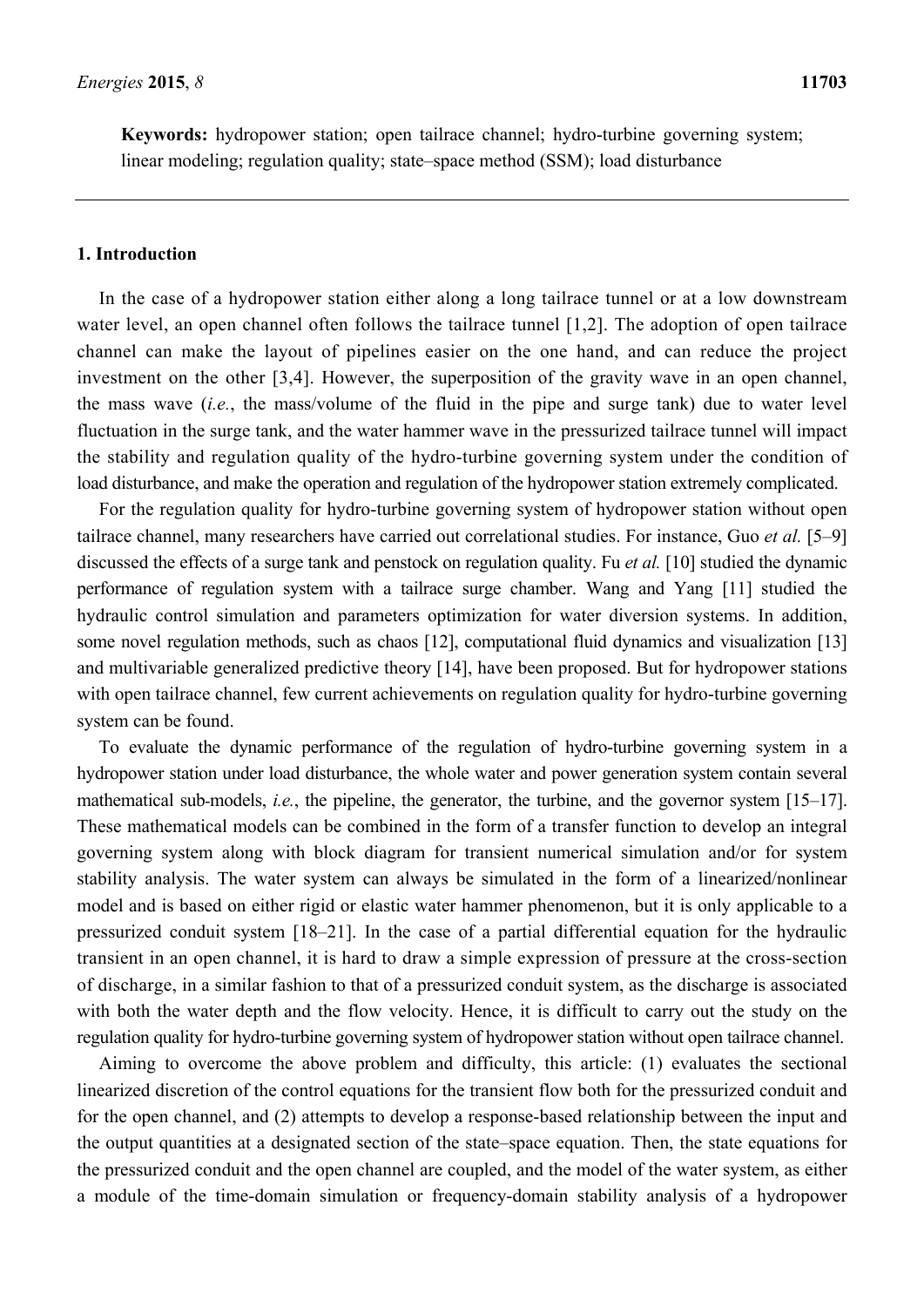station along with the pressurized flow, the open channel system, and the free flow alternative system of surface pressure is improved. This paper is organized as follows. Section 2: on the basis of the state–space method (SSM), a novel linear mathematical model of the unsteady flow for the tailrace system with an open channel is proposed. The validity of the model has been verified by several examples of numerical simulation. Section 3: the complete mathematical model for the hydro-turbine governing system of hydropower station with an open tailrace channel, which is used for simulating the transient process of the hydro-turbine governing system under load disturbance, is established. According to the complete model, the regulation quality for hydro-turbine governing system with an open tailrace channel under load disturbance is studied, and the effects of open tailrace channel and tailrace surge tank on regulation quality are analyzed.

# **2. Mathematical Models for the Open Channel and the Pressurized Flow System on the Basis of State–Space Method (SSM)**

#### *2.1. Discretion of Control Equations*

The continuity equation and the momentum equation describing the transient flow in an open channel and the pressurized conduit are given as follows (we assume that open channel flow do not have a jump in water depth or two values depending on the depth Froude number):

In the case of an open channel [1–4]:

$$
\begin{cases}\nB\frac{\partial H}{\partial t} + \frac{\partial Q}{\partial x} = 0 \\
(1 - \frac{BQ^2}{gA^3})\frac{\partial H}{\partial x} + \frac{2Q}{gA^2}\frac{\partial Q}{\partial x} + \frac{1}{gA}\frac{\partial Q}{\partial t} + \frac{n^2\chi^{4/3}Q|Q|}{A^{10/3}} = 0\n\end{cases}
$$
\n(1)

Whereas, in the case of a pressurized conduit [1–4]:

$$
\begin{cases}\n\frac{\partial H}{\partial t} + \frac{\alpha^2}{gA} \frac{\partial Q}{\partial x} = 0 \\
\frac{\partial H}{\partial x} + \frac{2Q}{gA^2} \frac{\partial Q}{\partial x} + \frac{1}{gA} \frac{\partial Q}{\partial t} + \frac{n^2 \chi^{4/3} Q |Q|}{A^{10/3}} = 0\n\end{cases}
$$
\n(2)

Solving Equation (1) linearly at the steady condition yields a set of partial differential equations; the integration of the partial differential equations along space can be used to obtain a Saint-Venant system [1–4] of ordinary differential equations in space having a step length of  $\Delta x$  as follows (note that for the partial differential equations, the boundary conditions are the known discharge and head of inlet section, outlet section and branch sections; the initial condition is the known discharge and head of each section at the initial time of calculation):

$$
\begin{cases}\nk_{2j,1}h_j + k_{2j,2}h_{j+1} + k_{2j,3}q_j + k_{2j,4}q_{j+1} + T_{2j,1}(\frac{dq_j}{dt} + \frac{dq_{j+1}}{dt}) = 0 \\
T_{2j+1,2}(\frac{dh_j}{dt} + \frac{dh_{j+1}}{dt}) + k_{2j+1,5}(q_{j+1} - q_j) = 0\n\end{cases}
$$
\n(3)

where: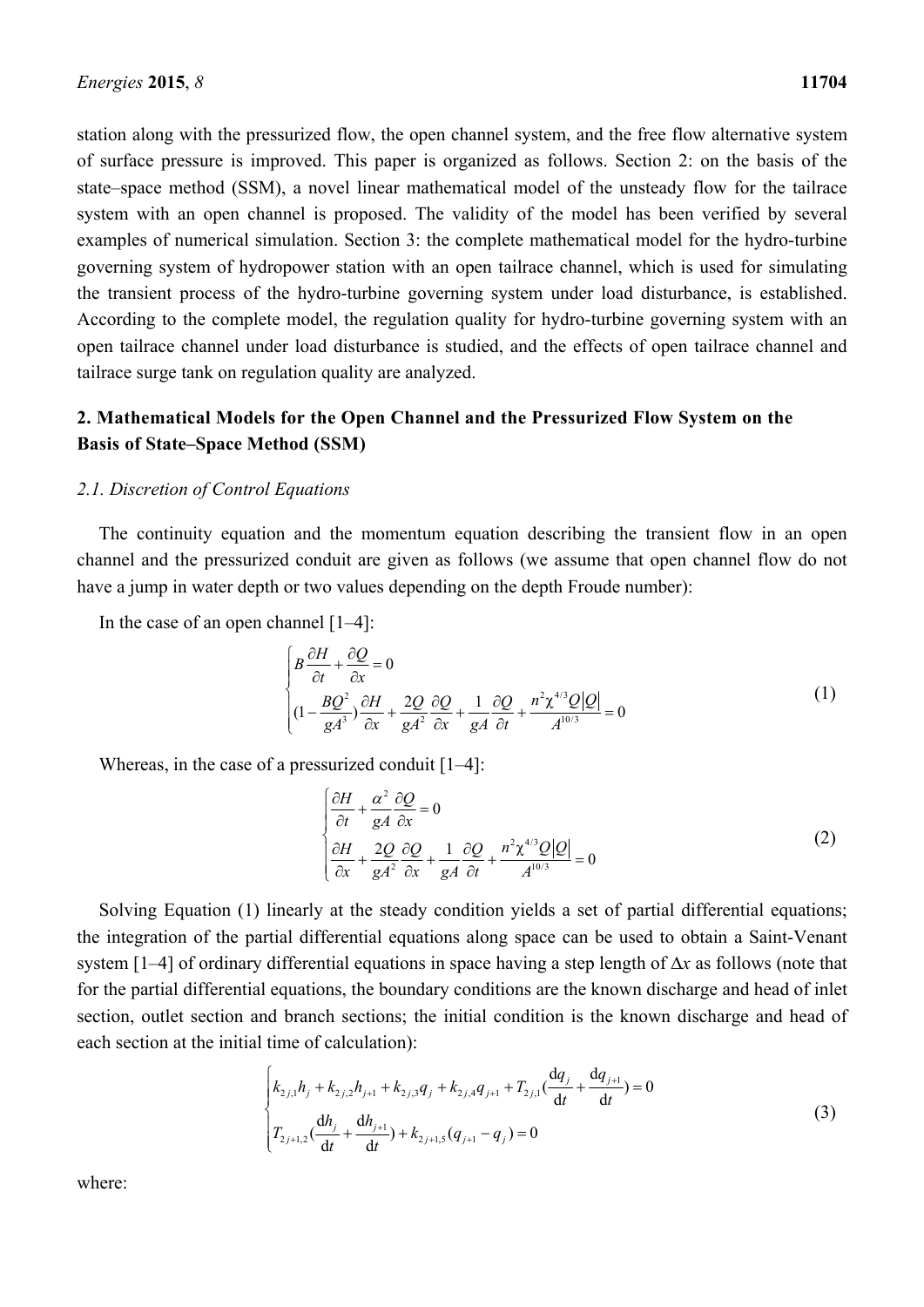$$
a_{j,1} = 1 - \frac{B_{j0}Q_{j0}^2}{gA_{j0}^3} \t a_{j,2} = \frac{2Q_{j0}}{gA_{j0}^2} \t a_{j,3} = \frac{1}{gA_{j0}}
$$
  
\n
$$
c_{j,1} = \left(-\frac{Q_{j0}^2}{gA_{j0}^3}\frac{\partial B_{j0}}{\partial H} + \frac{3B_{j0}^2Q_{j0}^2}{gA_{j0}^4}\frac{\partial H_{j0}}{\partial x} + \frac{4n^2\chi_{j0}^{1/3} |Q_{j0}|Q_{j0} Q_{j0}}{3A_{j0}^{10/3}}\frac{\partial \chi_{j0}}{\partial H} - \frac{10n^2\chi_{j0}^{4/3}B_{j0} |Q_{j0}|Q_{j0}}{3A_{j0}^{13/3}}\right)
$$
  
\n
$$
c_{j,2} = \frac{2B_{j0}Q_{j0}}{gA_{j0}^3}\frac{\partial H_{j0}}{\partial x} + \frac{2n^2\chi_{j0}^{4/3} |Q_{j0}|Q_{j0}}{A_{j0}^{10/3}}
$$
  
\n
$$
k_{2j,1} = \left(\frac{c_{j,1}\Delta x_j}{2} - a_{j,1}\right)H_r \t k_{2j,2} = \left(\frac{c_{j,1}\Delta x_j}{2} + a_{j,1}\right)H_r \t k_{2j,3} = \left(\frac{c_{j,2}\Delta x_j}{2} - a_{j,2}\right)Q_r
$$
  
\n
$$
k_{2j,4} = \left(\frac{c_{j,2}\Delta x_j}{2} + a_{j,2}\right)Q_r \t k_{2j,5} = Q_r \t T_{2j,1} = \frac{a_3\Delta x_j}{2}Q_r \t T_{2j,2} = \frac{B_0\Delta x_j}{2}H_r
$$

The nomenclatures in Equations (1)–(3) are presented in the Appendix.

In a similar method as described above, the water hammer equation of a pressurized conduit can be used to obtain a system of ordinary differential equations, as has been shown in Equation (3) for the cases of head and discharge. The parameters  $a_{i,1}$ ,  $a_{i,2}$ ,  $a_{i,3}$ ,  $c_{i,1}$  and  $c_{i,2}$  have been explained as follows:

$$
a_{j,1} = 1 \qquad a_{j,2} = \frac{2Q_{j0}}{gA_{j0}^2} \qquad a_{j,3} = \frac{1}{gA_{j0}} \qquad c_{j,1} = 0 \qquad c_{j,2} = \frac{2n^2\chi_{j0}^{4/3} |Q_{j0}| Q_{j0}}{A_{j0}^{10/3}}
$$

where all variables have been described earlier in the case of an open channel.

#### *2.2. Development of the State–Space Equation for Open Channel and Pressurized Flow System*

Both the open channel Saint-Venant equation and the pressurized conduit water hammer equation have the same form of an ordinary differential equation after discretization and these can be expressed in the form of a state–space equation [1–4]. It has been assumed that there is an open channel followed by a pressurized flow system, as shown in Figure 1, where sections 1–*n* are meant for the pressurized conduit and sections *n*–*m* are meant for the open channel.



**Figure 1.** Tailrace system with open channel.

By choosing the head and the discharge of each section as the state variables for the matrix equations, discharges at the inlet of the pressurized conduit are considered as inputs by assuming that the downstream open channel outlet is a reservoir boundary condition. Thereafter, the Equation (3) formed by *m* sections is explained as:  $T\dot{X} + KX + LU = 0$ , which can be simplified into the following standard form:

$$
\dot{X} = AX + B \tag{4}
$$

where  $A = (T)^{-1}(-K)$  and  $B = (T)^{-1}(-L)$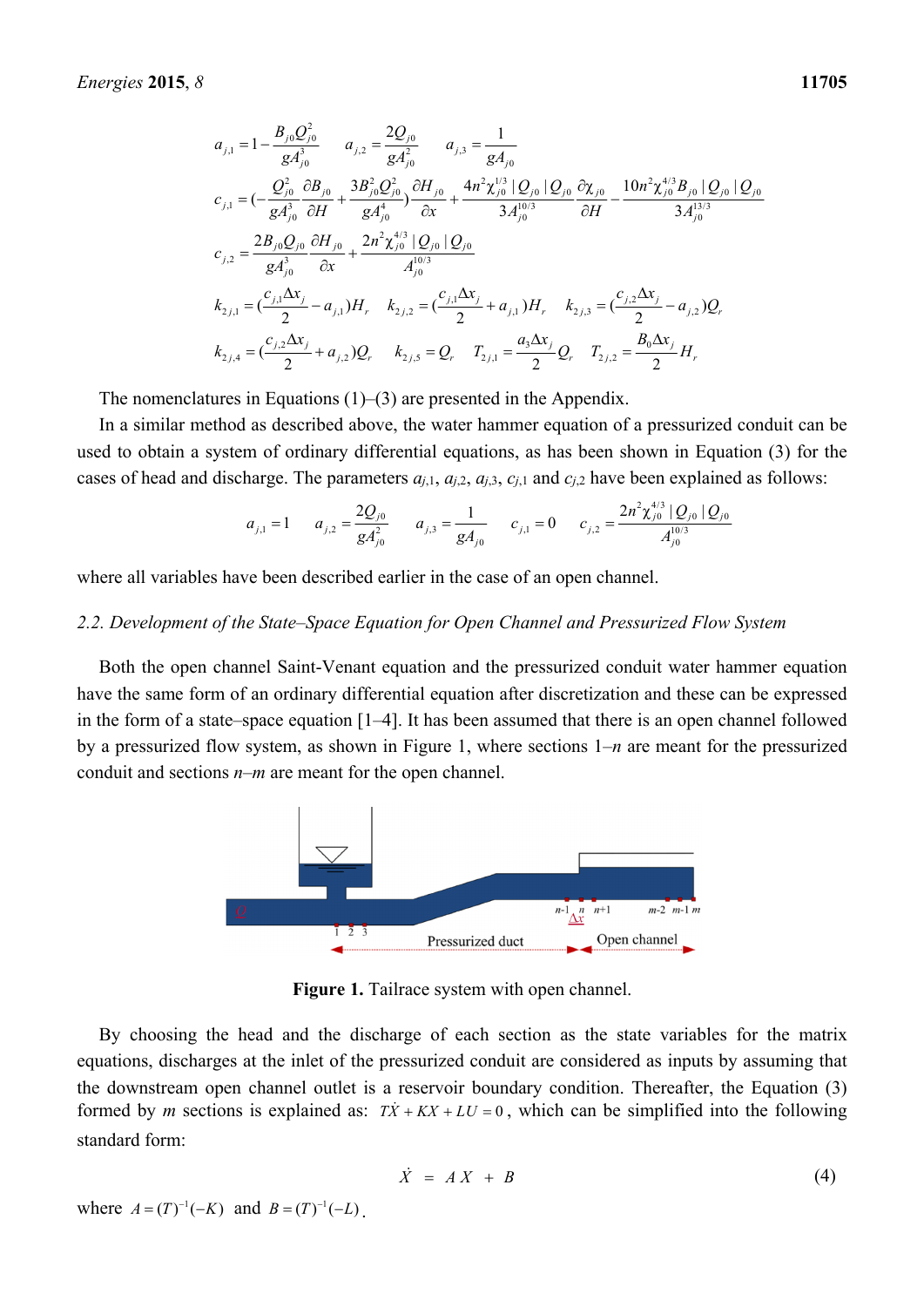At the same time, heads at the inlet of the pressurized conduit are considered as outputs and are shown as follows:

$$
Y = CX + DU \tag{5}
$$

where:

1 2 2 3 3 *m m h q h q X h q h* & & & & & & Μ Μ & & 1 2 2 3 3 *m m h q h q X h q h* Μ Μ 2,1 3,1 3,1 4,1 4,1 5,2 5,2 21 21 2 11 2 11 0 00 0 0 0 0 0 0 0 0 0 0 0 0 *m m m m T T T T T T T T T T T T a b* Μ Μ Μ Μ ΛΛΛΛΛ Λ Λ Λ Λ ΛΛΛΛΛ Λ Λ Λ Λ Μ Μ Μ , , , , 21 23 <sup>35</sup> 0 0 0 0 0 0 0 0 0 0 0 *T k k L* Μ Μ Μ Μ 2,1 2,4 2,2 3,5 4,3 4,1 4,4 4,2 5,5 5,5 2 ,3 2 ,1 2 ,4 2 ,2 2 1,5 2 1,5 0 0 0 0 0 0 0 0 00 *m m mm m m kkk k k kkk k k K k k kk k k* Μ Μ Μ Μ Λ Λ ΛΛΛ Λ Λ Λ Λ Λ Λ ΛΛΛ Λ Λ Λ Λ Μ Μ Μ 0 0 0 0 0 0 *Hr C* Μ Μ 10 0 0 0 0 0 0 *h D* Μ Μ 1 1 *U qq* [,] &

where *a* and *b* are defined in accordance with the boundary conditions of the end section of an open channel, and *h*10 is the head at the initial section of the pressurized conduit at the initial time of calculation.

#### *2.3. Method Verification*

To verify the accuracy of the space–state equation that describes the unsteady flow in an open channel and a pressurized conduit, comparisons have been made between the results of the three different flow modes (*i.e.*, the open channel, the pressurized conduit, and the combined system of pressurized conduit and open channel) by the SSM and the numerical results by the finite difference method (FDM).

#### 2.3.1. Open Channel Model

It has been assumed that there is a trapezoid channel with the following dimensions: 1000 m long, 10 m wide at bottom, the slope of the side is 0.5, the coefficient of roughness is 0.014, the longitudinal slope of bed is 0.00015, and it is connected with the reservoir at the upstream, where the water level is assumed to be constant. Then, it follows that the reservoir is at its downstream direction. In a steady flow, the stream flows smoothly, where the depth of water is 3.4 m and the discharge at the intake is 60  $m<sup>3</sup>/s$ . We assume that the discharge is reduced linearly from 60  $\text{m}^3\text{/s}$  to 55 $\text{m}^3\text{/s}$  within a time period of 100 s and, thereafter, the unsteady flow process can be computed by the FDM (Preissmann implicit scheme [2,4]) and the SSM, respectively. The change law of the head at the intake section can be obtained (Figure 2).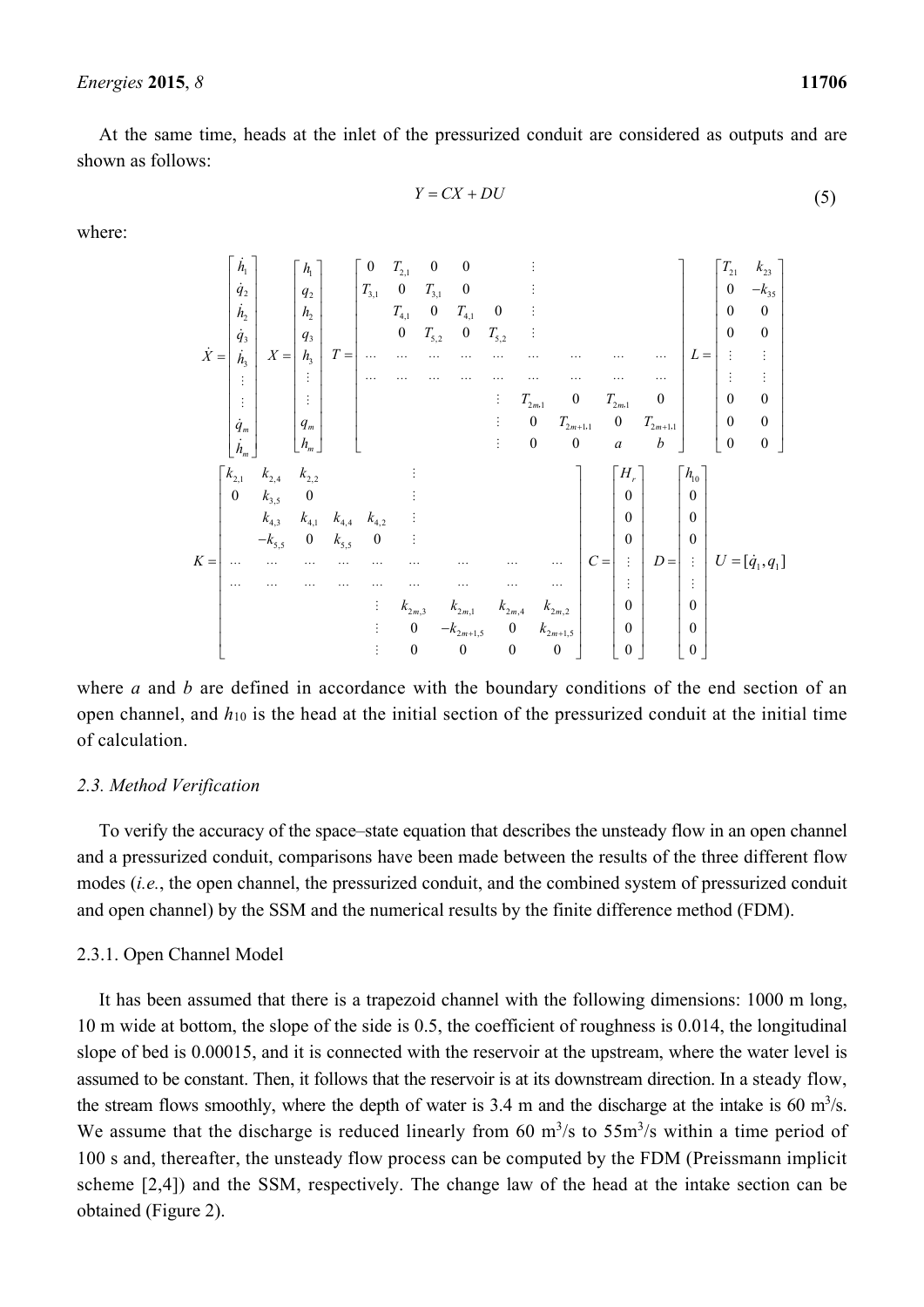

**Figure 2.** Method verification of the open channel model.

#### 2.3.2. Pressurized Conduit Model

It has been assumed that there is a circular conduit with the following dimensions: the diameter is 5 m; the length is 1000 m; the discharge is 20  $\text{m}^3$ /s (*i.e.*, the steady state flow), the pipe roughness is 0.014, and the water hammer wave speed is 1000 m/s, where a reservoir boundary condition at downstream direction exists. The change law of the discharge at the upstream side is given as follows: the discharge value at the outlet is reduced linearly from 20  $\text{m}^3/\text{s}$  to 15  $\text{m}^3/\text{s}$  in a time period of 30 s, the upstream head in a steady flow state is 150 m. The transient flow can be computed by the FDM (characteristics method) and the SSM, respectively. Then, the change law of the head at the intake section can be obtained and shown in Figure 3. It should be pointed out that the peak values obtained by SMM are less than the values obtained by FDM. The reason is that Equations (1) and (2) are linearly processed at the steady condition yields, and the results of FDM is more accurate.



**Figure 3.** Method verification of pressurized conduit model.

# 2.3.3. Combined Model of Pressurized Conduit and Open Channel (Pressurized-Open Flow Model)

It has been assumed that a 600 m long pressurized conduit of 5 m diameter is followed by a 300 m long open channel with the following dimensions: 10 m wide at bottom, slope ratio of 1:0.5, longitudinal bottom slope of 0.0002, coefficient of roughness is 0.016, initial discharge is 40  $m<sup>3</sup>/s$ , and initial water depth is 2.63 m, which has a reservoir boundary condition at its downstream end. It has been further assumed that the discharge value at the inlet of the pressurized conduit has been reduced linearly from 40  $\text{m}^3/\text{s}$  to 37  $\text{m}^3/\text{s}$  in a time period of 50 s. Similarly, the change law of the head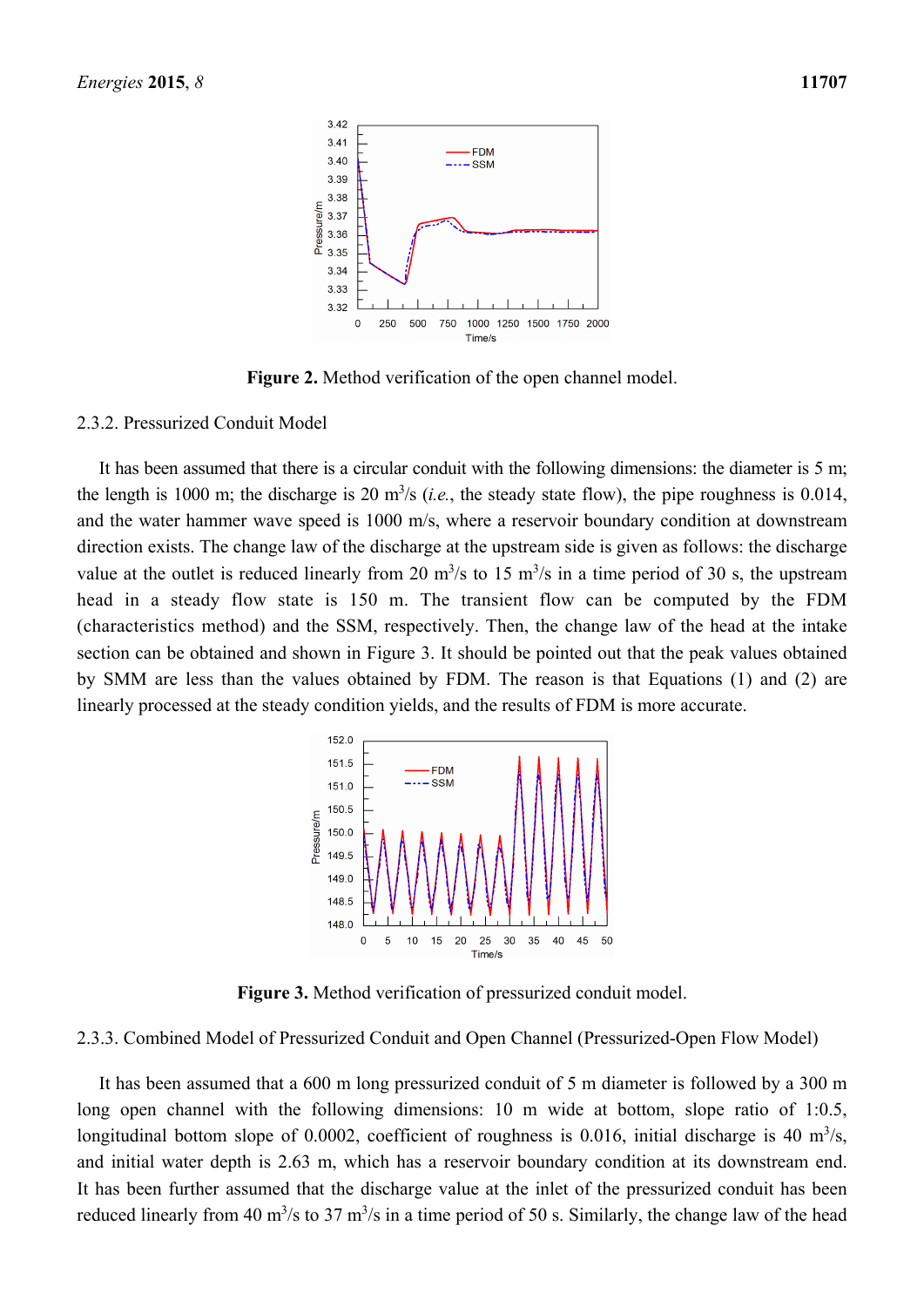at the intake section calculated by the FDM (Preissmann implicit scheme) and the SSM can be obtained, respectively. The results are shown in Figure 4.



**Figure 4.** Method verification of pressurized-open flow model.

On the basis of examples and comparisons, as described earlier, it has been inferred that the values obtained from both the methods (*i.e.*, the state–space and finite difference methods) for the cases of waving extreme and the process curves are very close to each other. These observations further conclude that the SSM applied for onward computation of pipe flow in the case of load disturbances by the boundary conditions is accurate; and it can be reliably applied for the computation and analysis for the regulation quality of hydro-turbine governing system with an open tailrace channel under of load fluctuation.

# **3. Simulation and Regulation Quality Analysis of Hydro-Turbine Governing System**

# *3.1. Simulation Model*

The simulation model for the regulation quality analysis of hydro-turbine governing system under load fluctuation in a transient flow mainly includes four sub-models, *i.e.*, the mathematical model of the water system, the turbine model, the generator-grid model and the governor model, which are demonstrated by the following relations:

Turbine model [22,23]:

$$
\begin{cases}\n q = e_{\text{qx}} x + e_{\text{qy}} y + e_{\text{qh}} h \\
 m_t = e_{\text{x}} x + e_{\text{y}} y + e_{\text{h}} h\n\end{cases}
$$
\n(6)

Generator rotation model [22,23]:

$$
T_{\rm a} \frac{\mathrm{d}x}{\mathrm{d}t} + e_{\rm n} x = m_{\rm t} - m_{\rm g} \tag{7}
$$

Governor model [22,23]:

$$
G_{\rm T}(S) = \frac{Y(s)}{x_{\rm c}(s)} = \frac{(T_{\rm n}s + 1)(T_{\rm d}s + 1)}{(T_{\rm n}s + 1)[T_{\rm y}T_{\rm d}s^2 + (T_{\rm y} + b_{\rm t}T_{\rm d} + b_{\rm p}T_{\rm d})s + b_{\rm p}]}
$$
(8)

where *Y*(*s*) and *x*c(*s*) are the Laplace transformations of the opening and rotation speed of a guide vane. The nomenclatures in Equations (6)–(8) are presented in the Appendix.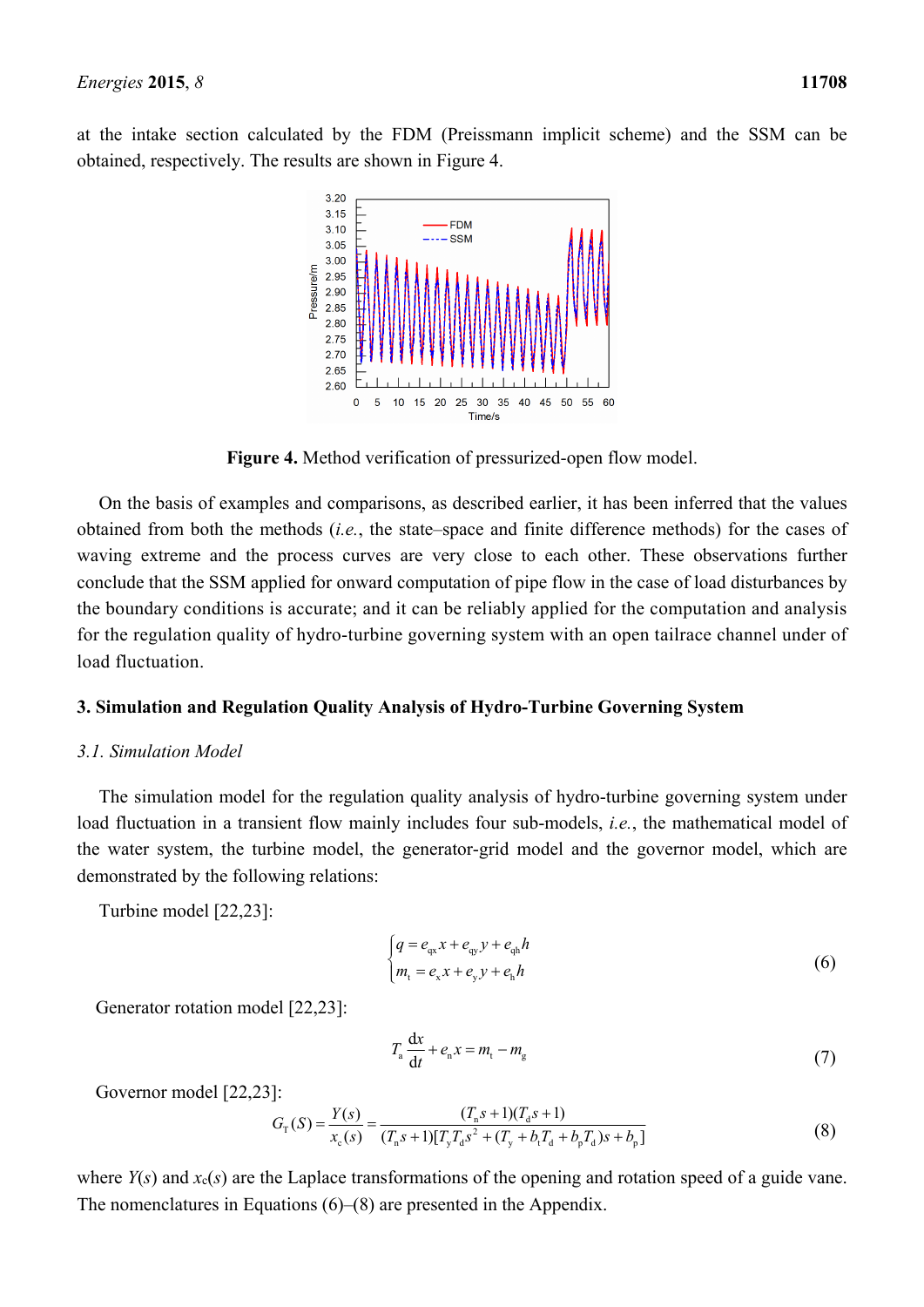The numerical model has been developed by combining and connecting the models of the water system, the turbine model, the generator model and the governor model. The upstream unit of pipeline is simulated as a four-order elastic water hammer linear model [3]. The downstream pressurized-open channel tailrace system is expressed in a state–space equation. The pressure section and the open channel section are separately divided into 10 equal segments. We can solve the 41-order state–space equation in the Simulink of MATLAB as a self-defining function. The effects of  $b<sub>p</sub>$  and  $T<sub>y</sub>$  are not considered in the governing model. The  $T_s$  is the time constant for the surge tank. When  $T_s = 0$ , no surge tank is arranged in the tailrace system. The values of the other coefficients are as follows:  $e_x = 1$ ,  $e_y = 1$ ,  $e_h = 1.5$ ,  $e_{qv} = 1.0$ ,  $e_{qh} = 0.5$ ,  $e_{qx} = 0.0$ ,  $e_n = 1.0$ ,  $T_a = 10.32$  s,  $b_p = 0$ ,  $T_y = 0$  s.

#### *3.2. Simulation without a Tailrace Surge Tank*

By considering a hydropower station as an example, its rated head and rated discharge are assumed equal to 120 m and 665 m<sup>3</sup>/s, respectively, the upstream pipeline of its headrace and power generation system is 200 m long circular conduit of 12 m in diameter. The downstream section is a tailrace system with an open channel, of which, the pressurized tailrace tunnel is a circular conduit of 14 m in diameter, followed by a flat bottom open channel: 14 m wide at the bottom with a slope ratio of 1:0.5. It is pertinent to mention that the open channel joined the downstream river channel. The initial water level in the open channel is mainly controlled by the downstream river water level, where no surge tank is provided in the tailrace system. By using the above input parameters, the numerical model of power plant regulation system for the tailrace system with an open channel is developed. The step response of the given load disturbance is −0.1. Figure 5 shows the influence of the length of an open channel on the unit rotation speed, when the length of a pressure tailrace tunnel is 500 m, the initial water depth of the open channel is 15 m,  $b_t$  = 0.4 and  $T_d$  = 6.0 s. Figure 6 shows the influence of the length on the pressure tailrace tunnel on the basis of unit rotation speed, when the open channel length is 100 m, the initial water depth of the open channel is 15 m,  $b_t = 0.4$  and  $T_d = 6.0$  s. Figure 7 shows the influence of the governing parameter  $T_d$  on the unit rotation speed, when the length of the pressure tailrace tunnel is 500 m, the open channel length is 100 m, the initial water depth of the open channel is 15 m and  $b_t = 0.4$ .

The wave speed of water hammer in the pressurized conduit may be much faster than that of the wave speed under gravity in the open channel, when there is no surge tank in the tailrace system and the pressurized conduit directly joins the open channel. The fluctuation in the water level in the open channel may not exert substantial influence on the stability of the hydro-turbine governing system. As shown in Figure 5, the influence of the length variation of the open channel and the fluctuation of the unit rotation speed is small. For the influence of the pressure tailrace tunnel length on the unit rotation speed, as indicated in Figure 6, the shorter the pressure tailrace tunnel length is, the smaller the water flow inertia time constant would be; the faster the rotation speed attenuation, the better the regulation quality. Then, as shown in Figure 7, the larger the governor parameters are, the easier the governing system will be operated under stable conditions. Keeping this in view, the regulation quality of the governing system depends on the tailrace tunnel length and the governor parameters, when the tailrace system has an open channel but no surge tank, and, when the influence of the water level fluctuation in an open channel is weak.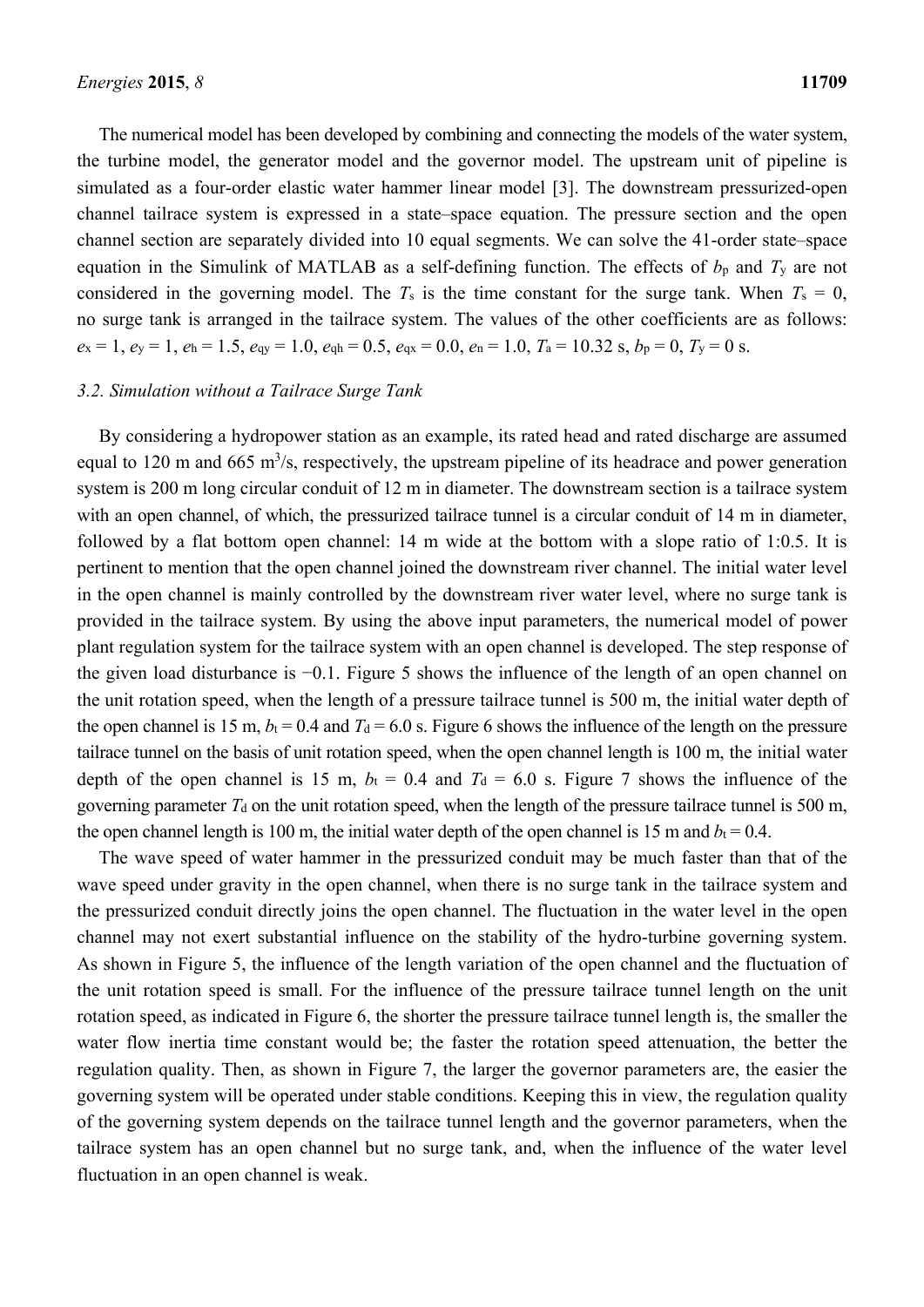

**Figure 5.** The influence of an open channel length (m) on the unit rotation speed.



**Figure 6.** The influence of a pressure flow length (m) on the unit rotation speed.



**Figure 7.** The influence of  $T_d$  (s) on the unit rotation speed.

#### *3.3. Simulation with a Tailrace Surge Tank*

In the case of the tailrace system having a surge tank, the period of mass waves in the surge tank is the same order of magnitude as the period of gravity waves in the open channel. The fluctuation of water level in the open channel has a noticeable effect on the surge level fluctuations in the surge tank. Next, the fluctuating process of the unit rotation-trailing wave is affected by the level fluctuation in the surge tank, and the period of these two fluctuations are fairly close to each other. Therefore, the effect of the rotation speed on the regulation quality can be analyzed in an indirect way by analyzing the effects of relevant parameters on the wave surge in the surge tank.

Basic parameters of the earlier described example are principally the same, except that a tailrace surge tank has been introduced in front of the pressurized conduit.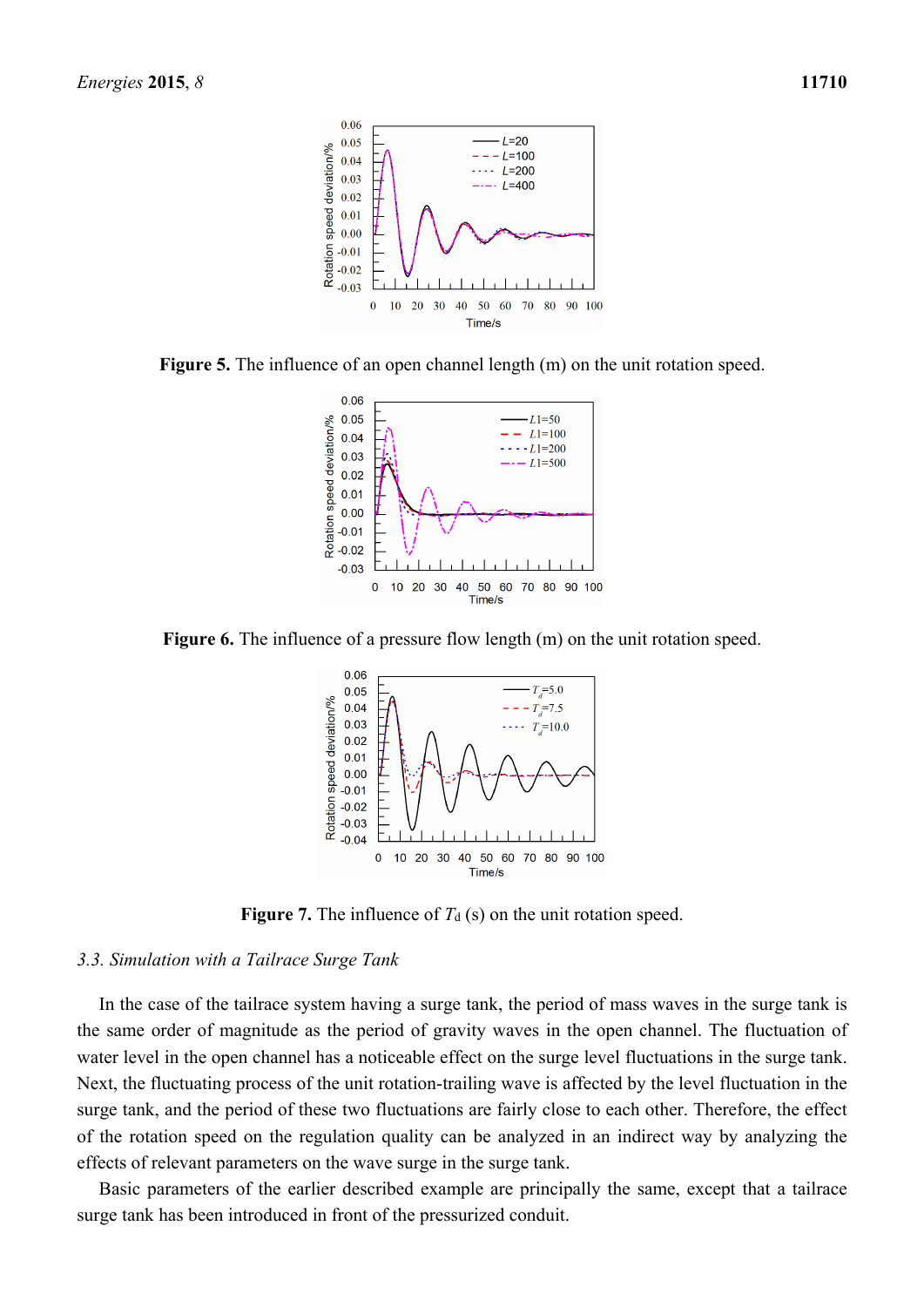# 3.3.1. The Influence of the Length Variation of an Open Channel on the Regulation Quality

Figures 8 and 9 show the influence of the length variation of an open channel on the fluctuations of surge level in a surge tank. In this regard, the following two aspects are important: (1) the influences of the length variation of the open channel on the amplitude and period of the surge level fluctuation in the surge tank reflect certain stage periodicity. In some specific lengths of the open channel, water level fluctuation in the open channel would noticeably affect the surge level fluctuation in the surge tank, the waveforms of the surge level fluctuation in the surge tank would show a non-sinusoidal feature, and these specific lengths (shown in the following examples) often turn out to be turning points of the level amplitude variation in the surge tank. For instance, when the length of the open channel increases gradually from 50 m to 200 m, the period of the surge level fluctuation in the surge tank get longer while its amplitude reduces. When the length of the open channel increases gradually from 250 m to 450 m, the period of the surge level fluctuation in the surge tank get longer. When the length of the open channel increases gradually from 500 m to 700 m, the period of the surge level fluctuation in the surge tank get longer while its amplitude reduces. It is pertinent to note that with the increase of the length of the open channel, the period of the surge level fluctuation in the surge tank grows in a periodical manner, not in a persistent way. For example, when the open channel length is 200 m, the surge level fluctuation period in the surge tank may be larger than that of the 250 m long open channel. (2) Because of the stage periodicity of the influence of an open channel length on the surge level fluctuation in the surge tank, it may either attenuate or intensify alternately when the open channel length increases. This suggests the complexity of the influence of an open channel length on the regulation quality.

# 3.3.2. The Influence of the Open Channel Water Depth on the Regulation Quality

The water depth in the open channel is pertinent for the propagation speed of the gravity wave and is influenced by the surge level fluctuation in the surge tank. Figure 10 shows the influence of initial water depth on the surge level fluctuation under the different channel lengths. Within a possible range of variation (*i.e.*, 10–20 m, because the shallow water equations used in the formulations is reasonable for that variation range of the water depth in the open channel, as the velocity is only 1.385 m/s when the water depth is 20 m) for the water depth, the amplitude of surge level fluctuation in the surge tank may increase gradually along with the deepening of the initial water depth in the open channel.

The influence of the water depth in the open channel on the regulation quality is noticeable, which can be represented in the following ways: (1) When the surge tank area and the open channel length are definite, with the increase of water depth in the open channel, the regulation quality gets worse and the surge level fluctuation in the surge tank may take on a gradual transition trend from attenuation to intensification, as shown in Figure 10. (2) Some specific open channel lengths can still guarantee the hydro-turbine governing system has a sound regulation quality. For instance, when the open channel length is 200 m, as shown in Figure 10b, even if the initial water depth in the open channel rises to 20 m, the surge level in the surge tank still shows an attenuating trend.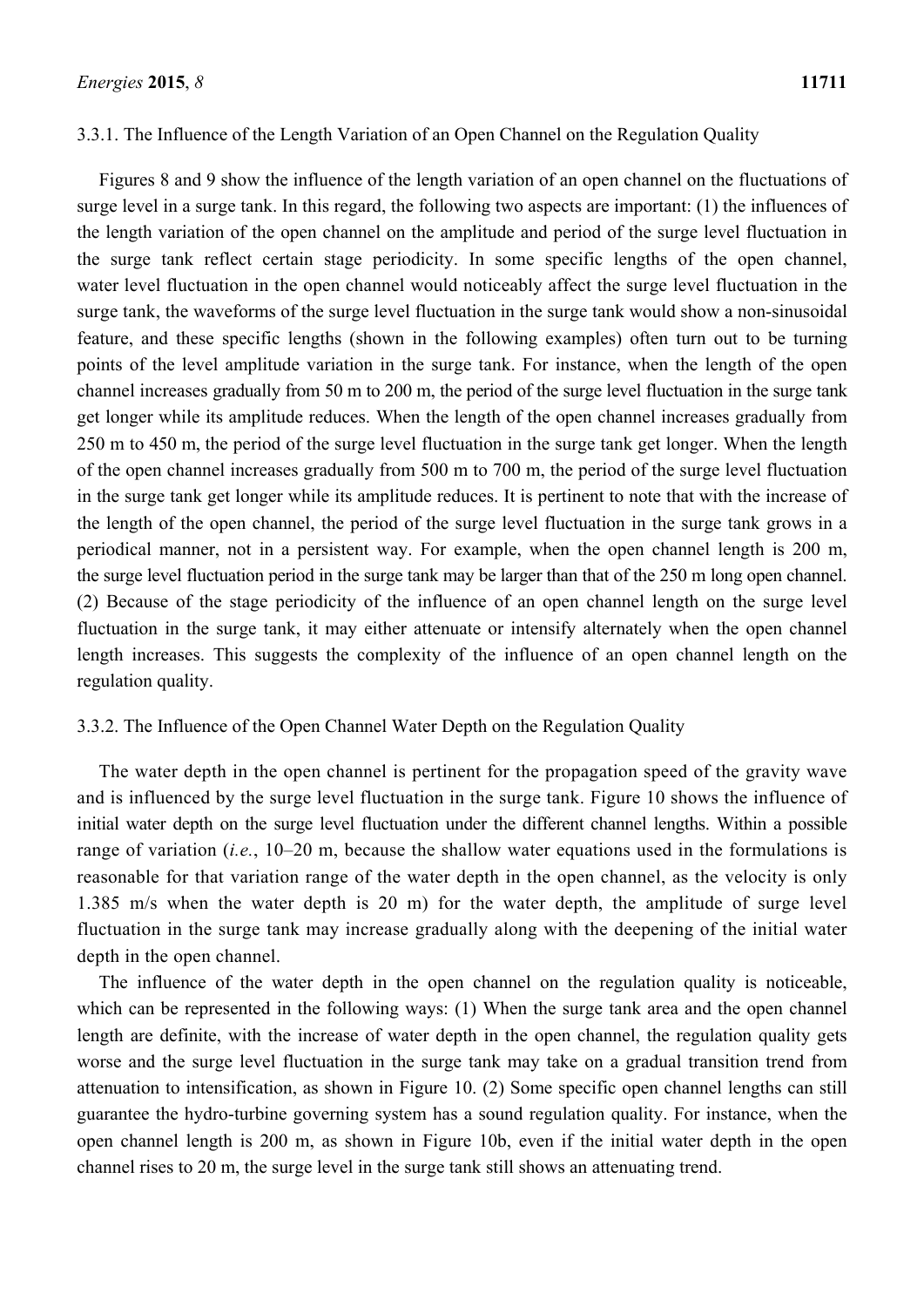

Figure 8. The influence of an open channel length (m) on surge and rotation speed: (**a**) surge variation, when open channel length (*L*) is ranged between 50 m and 250 m; (**b**) rotation speed variation, when open channel (*L*) is ranged between 50 m and 250 m; (**c**) surge variation, when open channel length (*L*) is ranged between 250 m and 500 m; (**d**) surge variation, when open channel (*L*) is ranged between 500 m and 700 m.



**Figure 9.** Comparison of surge waves at surge tank and at open channel head.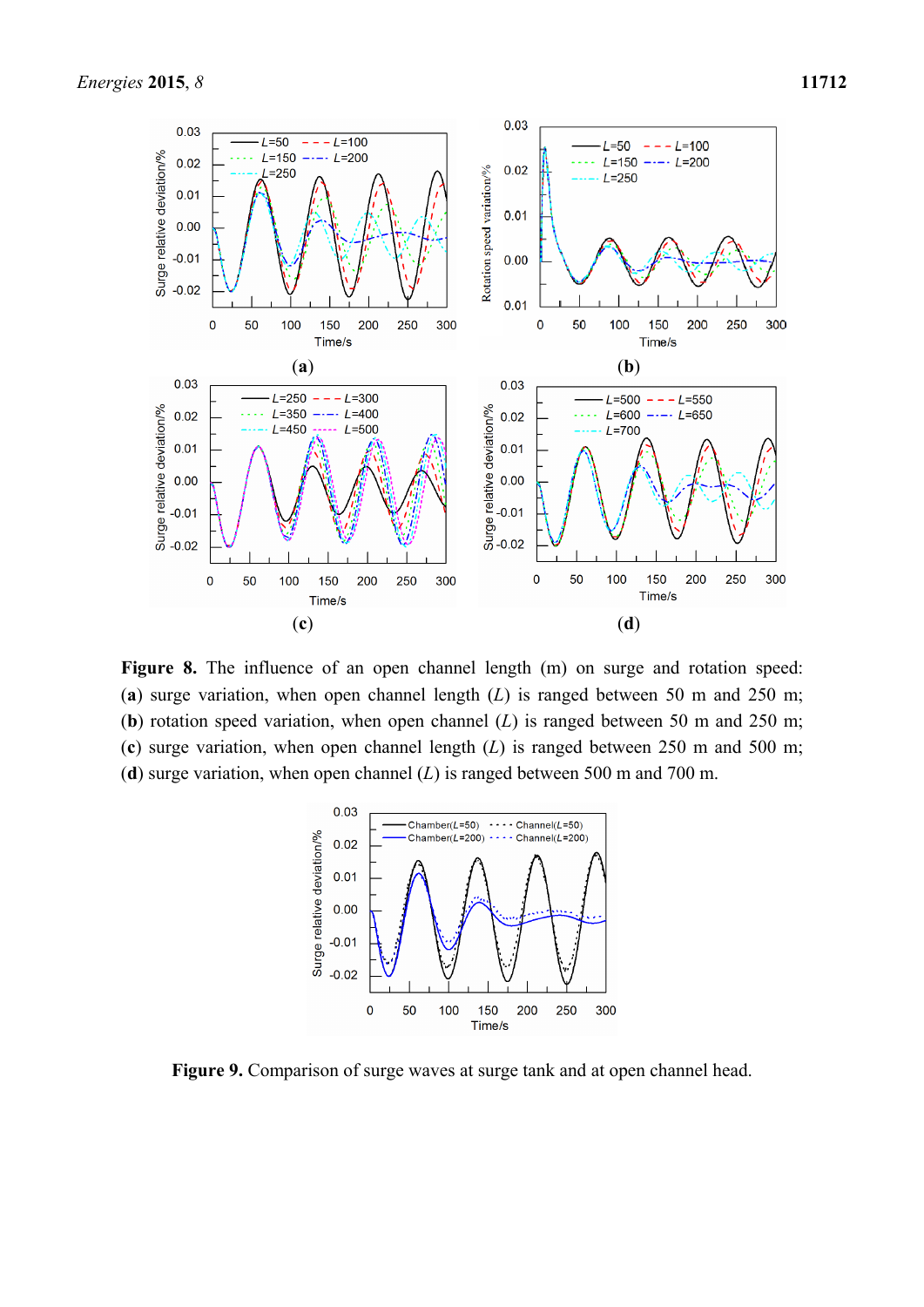

Figure 10. The influence of water depth in the open channel on the regulation quality: (**a**)  $L = 100$  m; (**b**)  $L = 200$  m; (**c**)  $L = 400$  m; (**d**)  $L = 600$  m.

## 3.3.3. Influence of the Surge Tank Area on the Regulation Quality

The initial water depth in the open channel is maintained at 15 m, and the surge tank area increases from 300  $\text{m}^2$  to 500  $\text{m}^2$ . With the increase of the surge tank area, the surge level fluctuation attenuation gradually accelerates, the period gradually becomes longer, and the regulation quality gradually gets better. Besides considering the open channel length variation, the increase of surge tank area will also affect the improvement of regulation quality. As shown in Figure 11, when the open channel length values 100 m and 400 m, respectively, with the increase of surge tank area, the waving shapes (mainly mean the amplitude of the wave) in the surge tank show an attenuation tendency from intensification. When the open channel length values 200 m, the waving shapes in the surge tank attenuate quickly, and the fluctuation overlapping shows favorable effects on the regulation quality.

3.3.4. The influence of Considering an Open Channel or not on the Regulation Quality

When the water depth in the open channel values 15 m, Figure 12 shows the influences of considering an open channel or not on the regulation quality: (1) When the surge tank area is variable, the consideration of the open channel has a favorable influence on the regulation quality; and (2) when the open channel length is variable, the regulation quality becomes better if the open channel effect is considered. However, in some specific channel lengths, such as Figure 12b, when the open channel length is 200 m, the regulation quality of hydro-turbine governing system with an open channel is obviously superior to that without an open channel.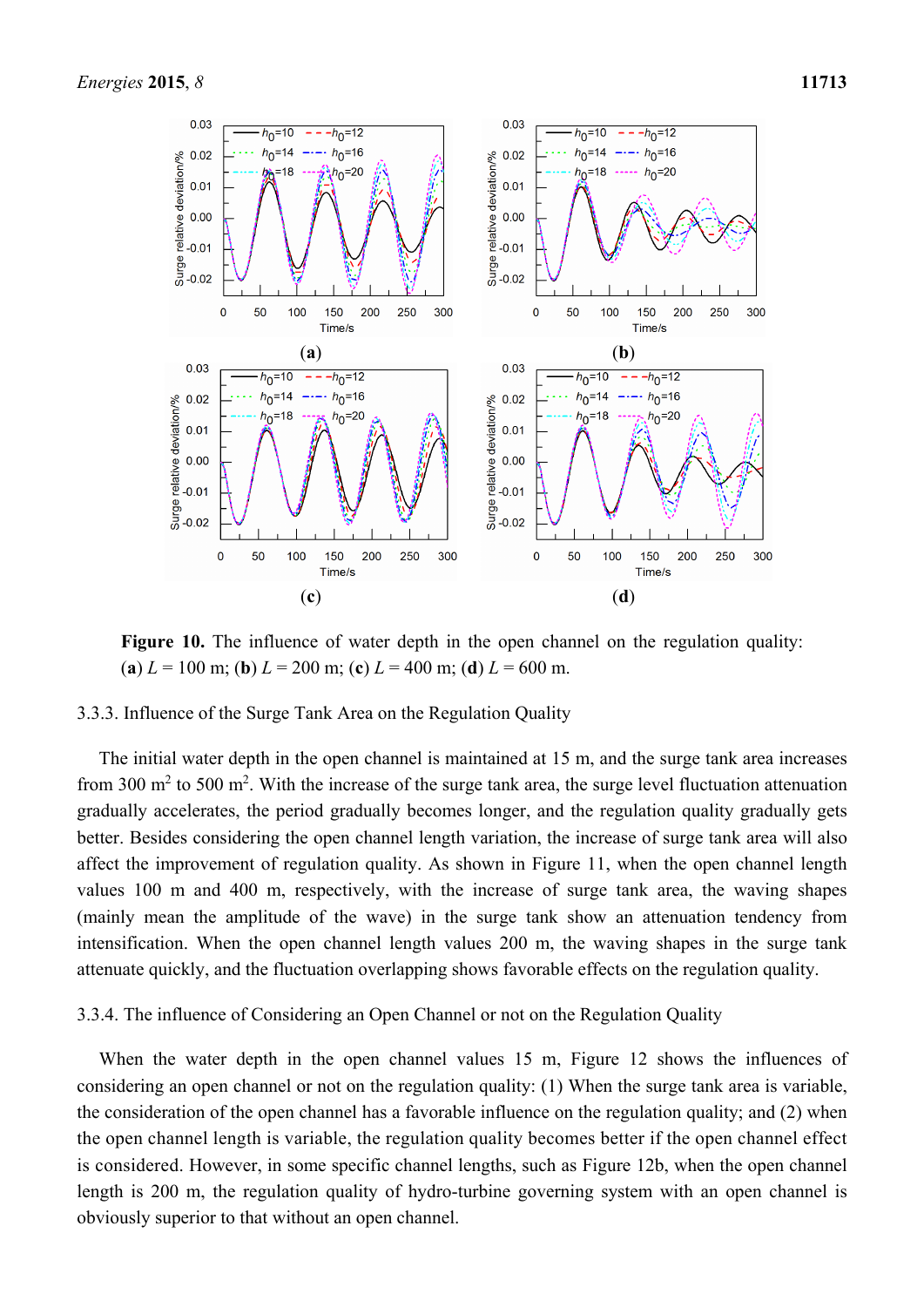

**Figure 11.** The influence of surge tank area on the regulation quality: (a)  $L = 100$  m; (**b**)  $L = 200$  m; (**c**)  $L = 400$  m; (**d**)  $L = 600$  m.



**Figure 12.** The influence of considering an open channel or not on the regulation quality: (**a**)  $L = 100$  m; (**b**)  $L = 200$  m; (**c**)  $L = 400$  m; (**d**)  $L = 600$  m.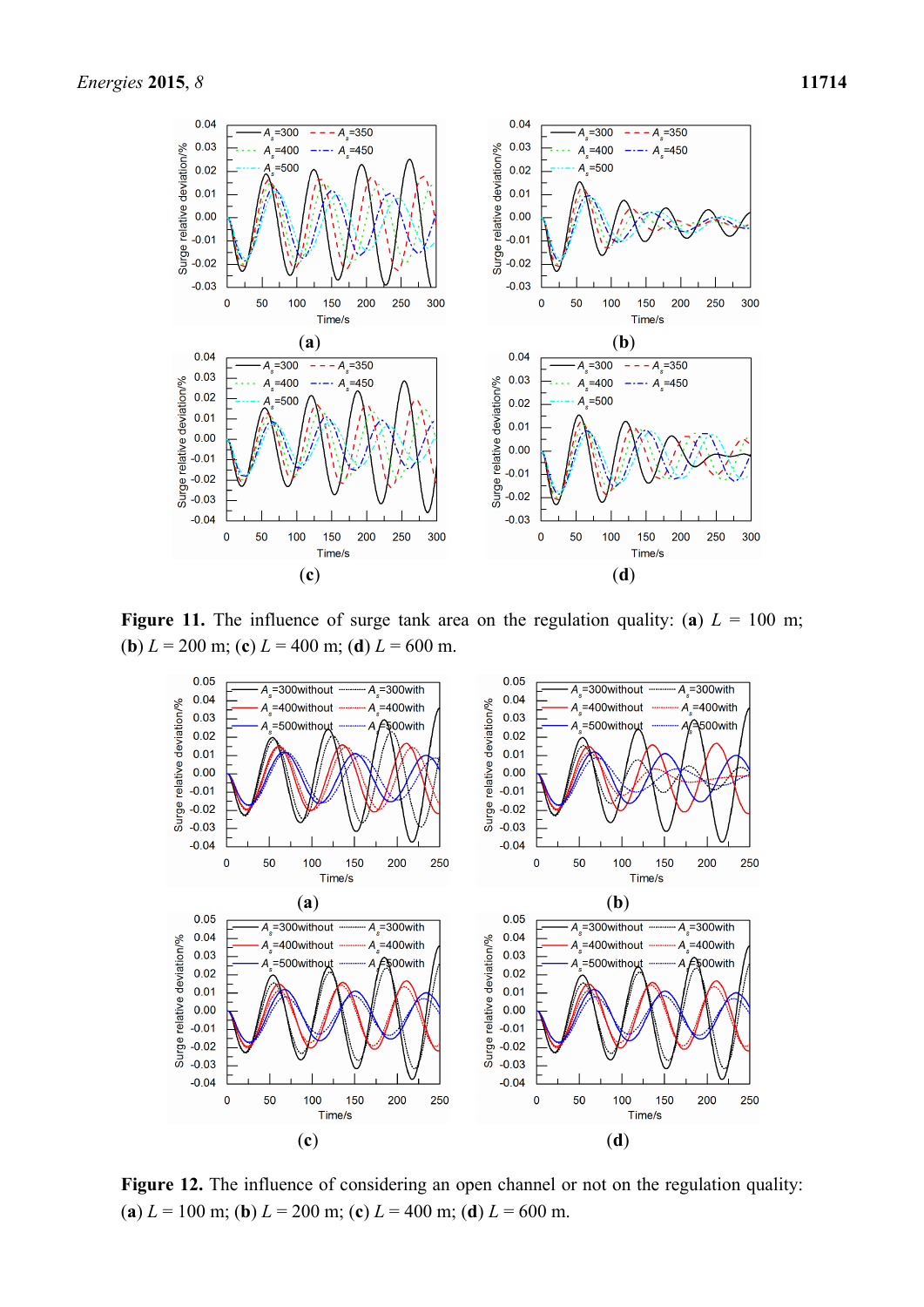# **4. Conclusions**

By using SSM, a novel elastic water hammer model is developed along with other models of hydro-turbine governing system for the case of the tailrace system with an open channel. Then, a numerical model for load disturbance transient process is established. Finally, according to the complete model, the regulation quality for hydro-turbine governing system with an open tailrace channel under load disturbance is studied, and the effects of open tailrace channel and tailrace surge tank on regulation quality are analyzed. The major conclusions are summarized as follows:

(1) The SSM can reliably be applied to the computation and analysis for the regulation quality of hydro-turbine governing system with an open tailrace channel under load fluctuation.

(2) For the case of a hydropower station without tailrace surge tank, the influence of the open tailrace channel on the regulating quality of hydro-turbine governing system under disturbance can be neglected.

(3) Under load disturbance, the open tailrace channel influences the regulating quality of hydro-turbine governing system by affecting the surge level fluctuation in the surge tank, and its length is a dominant factor. The regulation quality of hydro-turbine governing system can be improved by considering the influence of the water level fluctuation in the open channel.

In future work, this model and method should be improved to be applied for a greater range of the operating conditions, such as load rejection, unit starting up, load adjustment, and frequency adjustment.

#### **Acknowledgments**

This work was supported by the National Natural Science Foundation of China (Project No. 51379158) and the China Scholarship Council (CSC).

# **Author Contributions**

Jiandong Yang and Mingjiang Wang performed programming works, simulations and discussions, and wrote the manuscript; Chao Wang conducted part of case studies and discussions; and Wencheng Guo engaged in the discussion, coordinated the main theme of this paper and revised the manuscript. All of the authors supervised and approved the final version of the manuscript.

# **Conflicts of Interest**

The authors declare no conflict of interest.

#### **Nomenclature**

- *x* Position along the axis of the pipeline
- *Q* Discharge
- *A* Cross-sectional area of the water passage
- *n* Coefficient of roughness
- *g* Acceleration of gravity
- $\Delta x$  Step length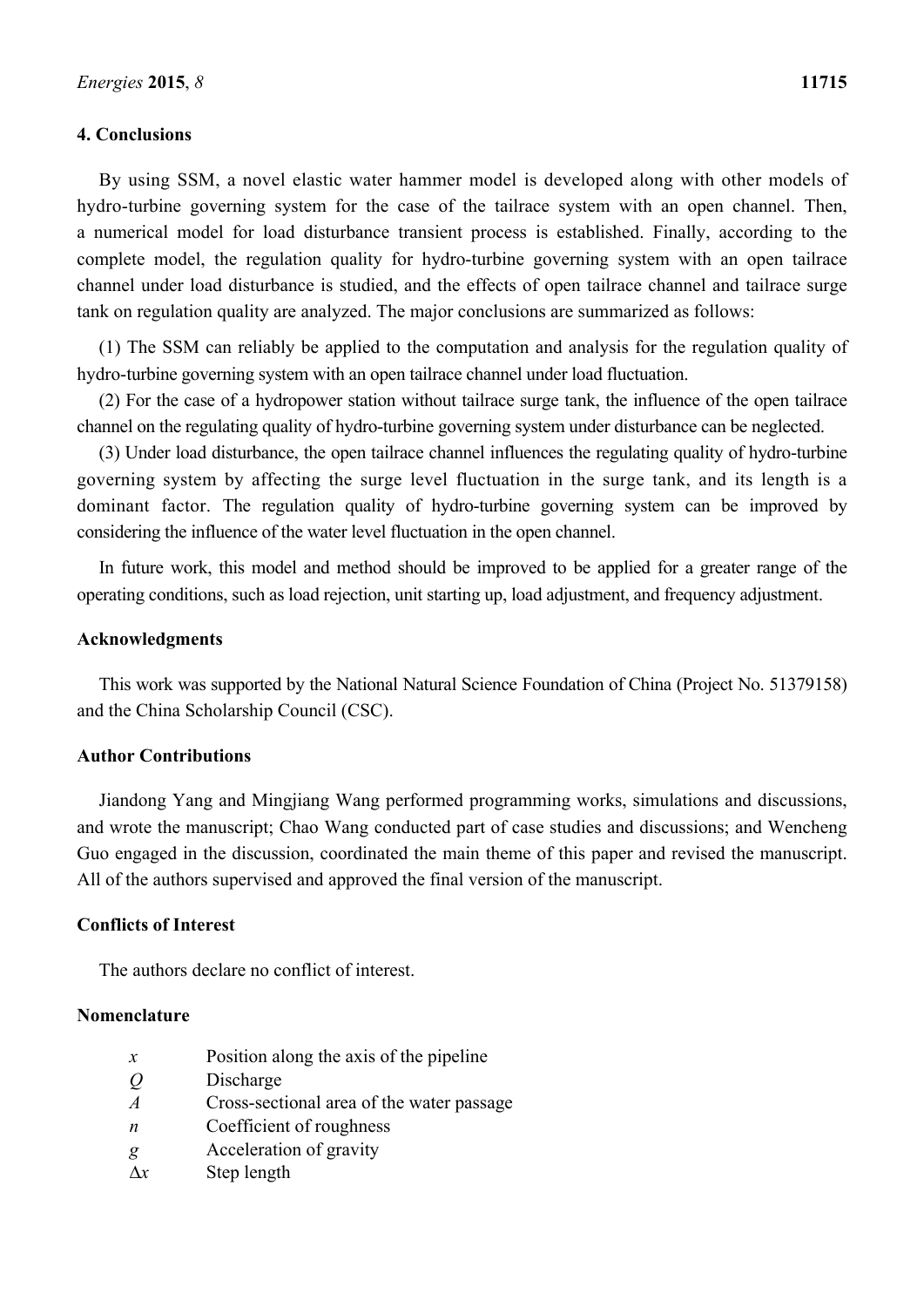| $B_{j0}$ , $Q_{j0}$ ,          | Water surface breadth, the discharge, the wetted area and the wetted perimeter of |
|--------------------------------|-----------------------------------------------------------------------------------|
| $A_{j0}$ , $\chi_{j0}$         | section $J$ at the initial timestep                                               |
| $\Delta x_i$                   | Space step length between the sections j and $j + 1$                              |
| x, y, h                        | Relative values of the rotation speed, the aperture and the head                  |
| $T_{\rm a}$                    | Hydro-turbine unit inertia time constant                                          |
| m <sub>g</sub>                 | Relative difference of generator and the drag torque                              |
| t                              | Time                                                                              |
| H                              | Head                                                                              |
| $\boldsymbol{B}$               | Breadth of the water surface                                                      |
| $\chi$                         | Wetted perimeter                                                                  |
| $\alpha$                       | wave speed of the water hammer                                                    |
| H <sub>r</sub>                 | Initial head and the initial discharge                                            |
| $Q_{\rm r}$                    |                                                                                   |
| $h_j$                          | Relative deviation values of the head and the discharge at section j              |
| $Q_j$                          |                                                                                   |
| $e_{x}, e_{y}$                 | Transfer coefficients for the different turbine characteristics                   |
| $e_h$ , $e_{qx}$ ,             |                                                                                   |
| $e_{\text{qy}}, e_{\text{qh}}$ |                                                                                   |
| q                              | Relative discharge and relative moment of the turbine                             |
| $m_{\rm t}$                    |                                                                                   |
| $e_{n}$                        | Comprehensive self-regulation coefficient of the turbine-generator                |
| $T_n$ , $T_d$ ,                | Parameters of the governor                                                        |
| $T_{\rm y}$ , $b_{\rm p}$ ,    |                                                                                   |
| $b_{\rm t}$                    |                                                                                   |

# **Appendix**

The relative deviation values are defined as follows (taking *hj* as example):

$$
h_j = (H - H_{\rm r})/H_{\rm r}
$$

# **References**

- 1. Mahmood, K.; Yevjevich, V. *Unsteady Flow in Open Channels*; Water Resources and Electric Power Press: Beijing, China, 1987. (In Chinese)
- 2. Chaudry, M.H. *Applied Hydraulic Transients*; Springer-Verlag: New York, NY, USA, 2014.
- 3. Yang, K. *Hydraulic Transient and Regulation for Hydropower Plants and Pump Stations*; Water Resources and Electric Power Press: Beijing, China, 2002. (In Chinese)
- 4. Lyn, D.A.; Goodwin, P. Stability of a general Preissmann scheme. *J. Hydraul. Eng.* **1987**, *113*, 16–28.
- 5. Guo, W.; Yang, J.; Yang, W.; Chen, J.; Teng, Y. Regulation quality for frequency response of turbine regulating system of isolated hydroelectric power plant with surge tank. *Int. J. Electr. Power Energy Syst.* **2015**, *73*, 528–538.
- 6. Guo, W.; Yang, J.; Chen, J.; Teng, Y. Study on the stability of waterpower-speed control system for hydropower station with air cushion surge chamber. In Proceedings of the IOP Conference Series: Earth and Environmental Science, Montreal, QC, Canada, 22–26 September 2014.
- 7. Guo, W.; Yang, J.; Chen, J.; Teng, Y. Effect mechanism of penstock on stability and regulation quality of turbine regulating system. *Math. Probl. Eng.* **2014**, *2014*, 1–13.